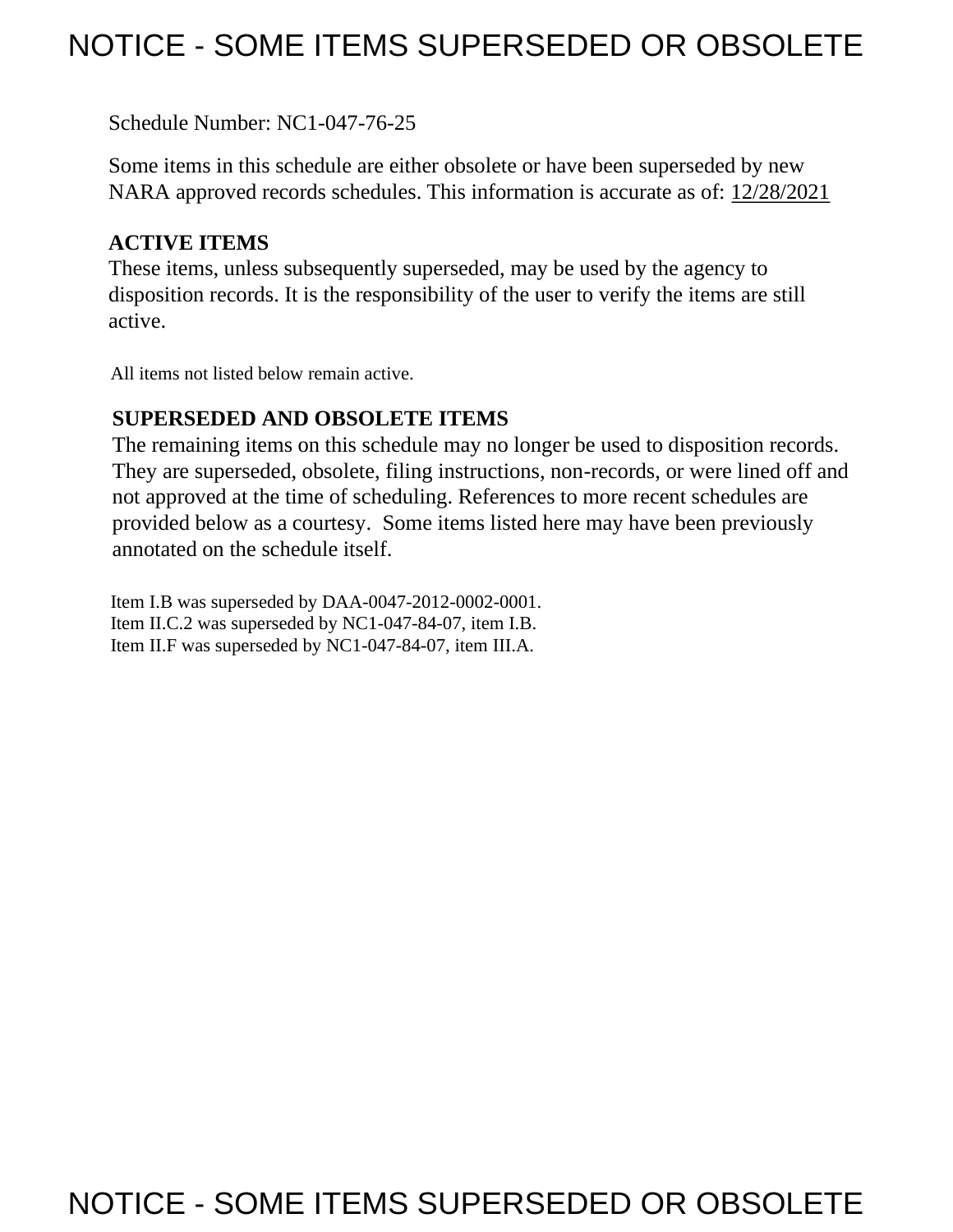|                                                                         | Standard Form No. 115<br>Revised November 1951                                                                                                                                                                               |                                                                                                                                                                                                                                                   |                                                                                                |                               |                            |
|-------------------------------------------------------------------------|------------------------------------------------------------------------------------------------------------------------------------------------------------------------------------------------------------------------------|---------------------------------------------------------------------------------------------------------------------------------------------------------------------------------------------------------------------------------------------------|------------------------------------------------------------------------------------------------|-------------------------------|----------------------------|
| Prescribed by General Services<br>Administration<br>GSA Reg. $3-IV-106$ |                                                                                                                                                                                                                              | REQUEST FOR AUTHORITY                                                                                                                                                                                                                             | DATE RECEIVED                                                                                  | <b>LEAVE BLANK</b><br>JOB NO. |                            |
| 115-102                                                                 |                                                                                                                                                                                                                              | TO DISPOSE OF RECORDS                                                                                                                                                                                                                             | 1976<br>MAR <sub>3</sub>                                                                       |                               |                            |
|                                                                         | (See Instructions on Reverse)                                                                                                                                                                                                |                                                                                                                                                                                                                                                   | DATE APPROVED                                                                                  |                               | $47 - 76 - 25$             |
| TO:                                                                     | GENERAL SERVICES ADMINISTRATION.<br>NATIONAL ARCHIVES AND RECORDS SERVICE, WASHINGTON 25, D. C.                                                                                                                              |                                                                                                                                                                                                                                                   |                                                                                                |                               |                            |
|                                                                         | 1. FROM (AGENCY OR ESTABLISHMENT)                                                                                                                                                                                            |                                                                                                                                                                                                                                                   |                                                                                                | NOTIFICATION TO AGENCY        |                            |
| 2. MAJOR SUBDIVISION                                                    | Department of Health, Education, and Welfare                                                                                                                                                                                 |                                                                                                                                                                                                                                                   | In accordance with the provisions of 44 U.S.C.<br>3303a the disposal request, including amend- |                               |                            |
|                                                                         | Social Security Administration                                                                                                                                                                                               |                                                                                                                                                                                                                                                   | ments, is approved except for items that may<br>be stamped "disposal not approved" or          |                               |                            |
| 3. MINOR SUBDIVISION                                                    |                                                                                                                                                                                                                              |                                                                                                                                                                                                                                                   | "withdrawn" in column 10.                                                                      |                               |                            |
|                                                                         | Office of Management and Administration                                                                                                                                                                                      |                                                                                                                                                                                                                                                   | 5-19:16                                                                                        |                               |                            |
|                                                                         | 4. NAME OF PERSON WITH WHOM TO CONFER                                                                                                                                                                                        | 5. TEL. EXT.<br>45770                                                                                                                                                                                                                             | Date                                                                                           |                               |                            |
|                                                                         | George S. Yamamura                                                                                                                                                                                                           |                                                                                                                                                                                                                                                   |                                                                                                |                               |                            |
|                                                                         | <b>6. CERTIFICATE OF AGENCY REPRESENTATIVE:</b><br>I hereby certify that I am authorized to act for the head of this agency in matters pertaining to the disposal of records, and that the records described in this list or |                                                                                                                                                                                                                                                   |                                                                                                |                               |                            |
|                                                                         | echedule of ______ pages are proposed for disposal for the reason indicated: ("X" only one)                                                                                                                                  |                                                                                                                                                                                                                                                   |                                                                                                |                               |                            |
| A                                                                       | The records have<br>в<br>ceased to have suffi-                                                                                                                                                                               | The records will cease to have sufficient value<br>to warrant further retention on the expiration                                                                                                                                                 |                                                                                                |                               |                            |
| further retention.                                                      | cient value to warrant<br>rence of the event specified.                                                                                                                                                                      | of the period of time indicated or on the occur-                                                                                                                                                                                                  |                                                                                                |                               |                            |
|                                                                         |                                                                                                                                                                                                                              |                                                                                                                                                                                                                                                   |                                                                                                |                               |                            |
| 3/26/76                                                                 | T. Reed,<br>urene                                                                                                                                                                                                            | Jr                                                                                                                                                                                                                                                | Acting Dept. Records Mgt. Officer                                                              |                               |                            |
| (Date)                                                                  |                                                                                                                                                                                                                              | (Signature of Agency Representative)                                                                                                                                                                                                              |                                                                                                | (Title)                       |                            |
| 7.<br>ITEM NO.                                                          |                                                                                                                                                                                                                              | 8. DESCRIPTION OF ITEM<br>(WITH INCLUSIVE DATES OR RETENTION PERIODS)                                                                                                                                                                             |                                                                                                | 9.<br>SAMPLE OR<br>JOB NO.    | 10.<br><b>ACTION TAKEN</b> |
| Ι.                                                                      | GENERAL PROGRAM ADMINISTRATION FILES<br>Instructions Files<br>Α.<br>issuances and similar material.                                                                                                                          | RECORDS RETENTION AND DISPOSAL SCHEDULE<br>OFFICE OF QUALITY ASSURANCE - HEADQUARTERS<br>Manuals, directives, handbooks, and other formal<br>policy and procedural issuances prepared by OQA<br>components. Included are Quality Assurance Manual |                                                                                                |                               |                            |

FOR CONSESSION CONTRACT TO A PROPERTY AND RELEASE AND RELATIONSHIPS AND RECORDS SERVICE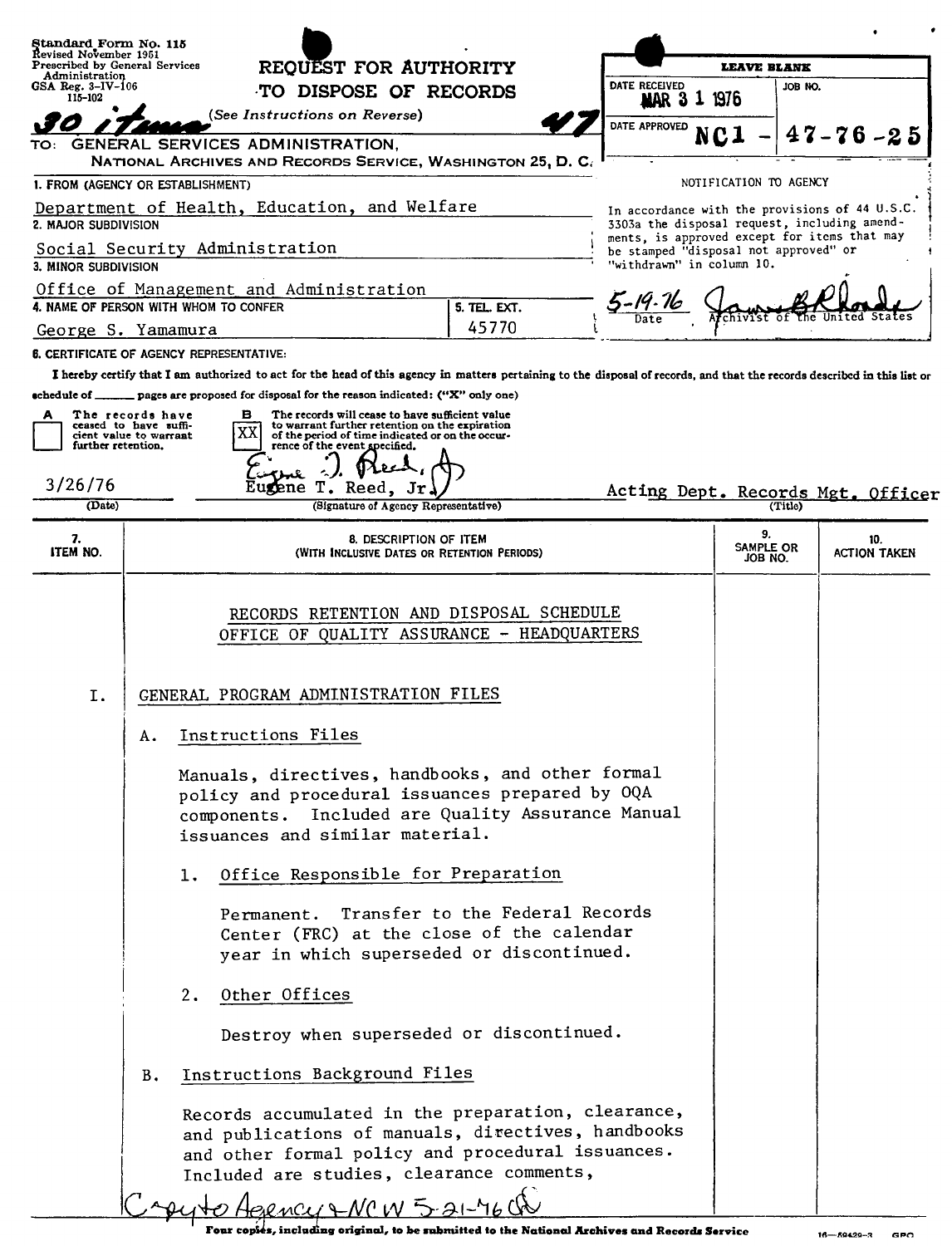# INSTRUCTIONS **INSTRUCTIONS**

*General Instructions:* Use Standard Forms 115 and 115a, obtainable from Supply Centers of the Federal Supply Service, General Services Administration, to obtain authority to dispose of records. Submit four copies, all of which should be signed and dated, to the National Archives and Records Serviee. Indicate the number of pages involved in the disposal request under entry 6. Copy 4 of the standard form will be returned to fhe agency as notification that Congress has authorized disposal of the items marked "approved."

#### $Specific$ *Instructions*:  $\cdot$

*Entries 1, 2, and 3* should show *what* agency has custody of the records that are identified on the form, and should contain the name of the department or independent agency, and its major and minor subdivisions.

*Entries 4 and* 5 should help identify and locate the person to *whom* inquiries regarding the records should be directed.

*Entry* 6 should show *what kind of authorization* is requested. Only one of two kinds of authorizations may be requested on a particular form.

- *Box A* should be marked if immediate disposal is to be made of past accumulations of records, and the completed form thus marked is a list.
- *Box B* should be marked if records that have accumulated or will continue to accumulate are to be disposed of at some definite future time or periodically at stated intervals, or if disposal is to be made of microphotographed records after it has been ascertained that the microfilm copies were made in accordance with the standards prescribed in GSA Regulations 3-IV-105; and the completed form thus marked is a schedule.

*Entry* 7 should contain the numbers of the items of records identified on the form in sequence, i. e., 1, 2, 3, 4, etc.

*Entry* 8 should show what records are proposed for disposal.

Center headings should indicate what office's rec*ords* are involved *if* all.records described on the form are not those of the same office or if they are records created by another office or agency.

,

An identification should be provided of the *types of records* involved *if* they are other than textual records, for example, if they are photographic records, sound recordings, or cartographic records.

An itemization and accurate identification should be provided of the *series of ?:ecords* that are proposed for disposal. Each series should comprise the largest practical grouping of separately organized and logically related materials that can be treated as a single unit for purposes of disposal. Component parts of a series may be listed separately if numbered consecutively as la, lb, etc., under the general series entry.

A statement should be provided showing *when*  the records were produced or *when* disposal is to be made of the records, thus:

- . If Box A under entry 6 was marked, the inclusive dates during which the records were produced should be stated.
- If Box B under entry 6 was marked, the period of retention should be stated. The retention period may be expressed in terms of years, months, etc., or in terms of future actions or events. A future action or event that is to determine the retention period must be objective and definite. If disposal of the records is contingent upon their being microfilmed, the retention period should read: "Until ascertained that microphotographic copies have been made in accordance with GSA Regulations 3-IV-105 and are adequate substitutes for the paper records."

*Entry 9* should show *what samples* of records were submitted for each item, or with *what job number*  such samples were previously submitted. Samples of types of records other than textual and cartographic records should not be submitted.

*Entry* 10 should be left blank.

Regords fficer Liaison Officer, OOA Records *r,* 

**u. I. aewnNMUI' P•INTING** .,,,c, **1&-6042Q-2**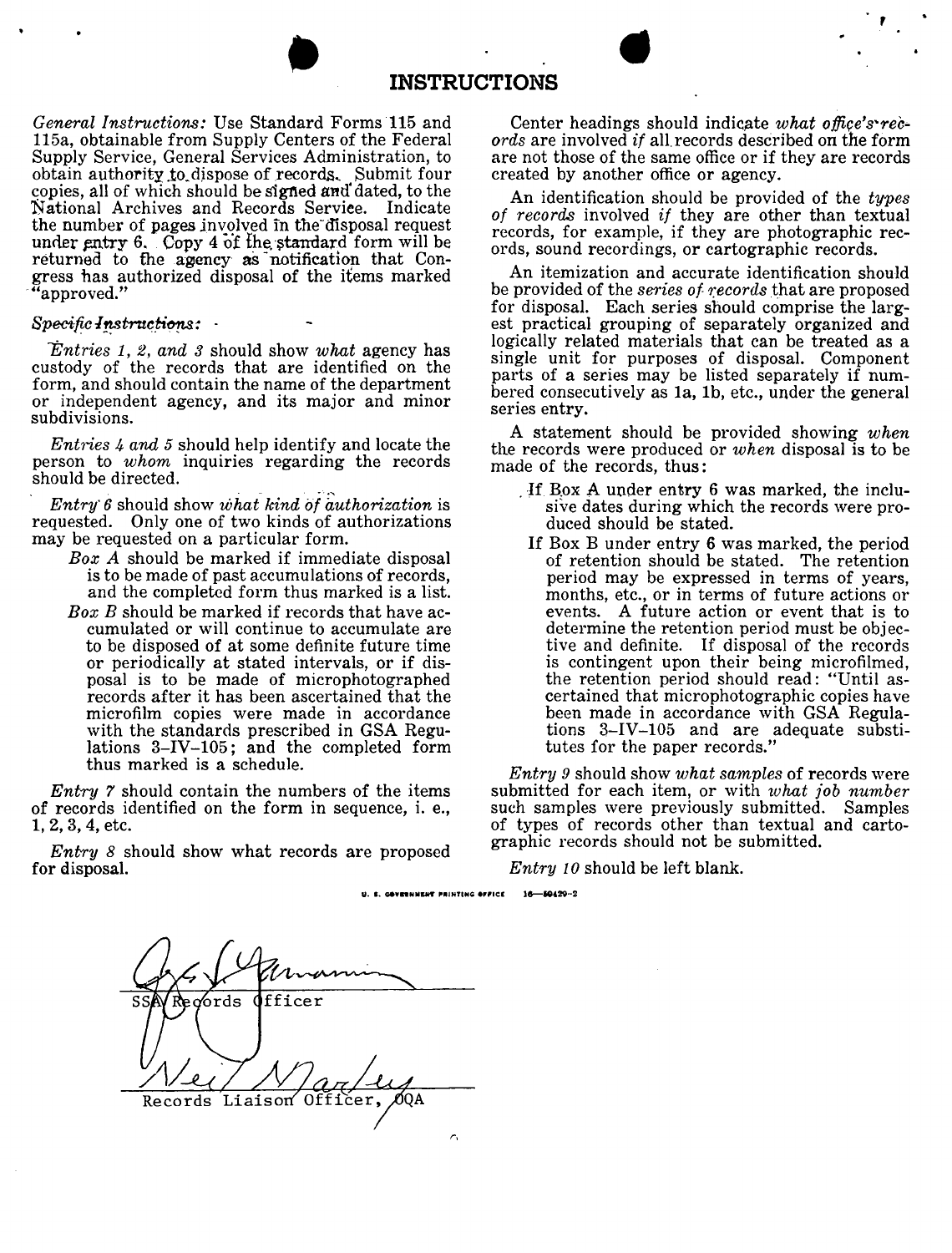$\lambda$ 

| 7.<br>ITEM NO. |                | 8. DESCRIPTION OF ITEM<br>(WITH INCLUSIVE DATES OR RETENTION PERIODS)                                                                                                                                                                                                                                               | 9.<br>SAMPLE OR<br>JOB NO. | 10.<br><b>ACTION TAKEN</b> |
|----------------|----------------|---------------------------------------------------------------------------------------------------------------------------------------------------------------------------------------------------------------------------------------------------------------------------------------------------------------------|----------------------------|----------------------------|
|                |                | recommendations and similar records which provide a<br>basis for publication and contribute to the content<br>of the issuance.                                                                                                                                                                                      |                            |                            |
|                |                | Office Responsible for Preparation of the<br>1.<br>Issuance                                                                                                                                                                                                                                                         |                            |                            |
|                |                | Do<br>Destroy when superseded or discontinued.<br>not send to FRC.                                                                                                                                                                                                                                                  |                            |                            |
|                |                | Other Offices<br>2.                                                                                                                                                                                                                                                                                                 |                            |                            |
|                |                | Destroy 2 years after close of the calendar<br>year in which dated.                                                                                                                                                                                                                                                 |                            |                            |
|                | $\mathbf{C}$ . | Administrative Files                                                                                                                                                                                                                                                                                                |                            |                            |
|                |                | Files created by most offices in the performance<br>of their assigned functions.                                                                                                                                                                                                                                    |                            |                            |
|                |                | Official file copies of outgoing correspondence<br>1.<br>relating to office functions.                                                                                                                                                                                                                              |                            |                            |
|                |                | Comments on draft reports, studies, proposals,<br>2.<br>and manual issuances by other offices.                                                                                                                                                                                                                      |                            |                            |
|                |                | Contributions to and/or comments on proposed<br>3.<br>legislation.                                                                                                                                                                                                                                                  |                            |                            |
|                |                | Suggestion Evaluations.<br>4.                                                                                                                                                                                                                                                                                       |                            |                            |
|                |                | Program and management reports, such as<br>5.<br>overtime and staffing reports, workload and<br>production reports, highlights, activity<br>reports, and other reports prepared to submit<br>narrative or statistical data to management<br>offices. Excluded are reports identified<br>elsewhere in this schedule. |                            |                            |
|                |                | Destroy 2 years after the close of the calendar<br>year in which dated.                                                                                                                                                                                                                                             |                            |                            |
|                | D.             | Working Files                                                                                                                                                                                                                                                                                                       |                            |                            |
|                |                | Nonessential working papers retained by staff<br>members for reference purposes.                                                                                                                                                                                                                                    |                            |                            |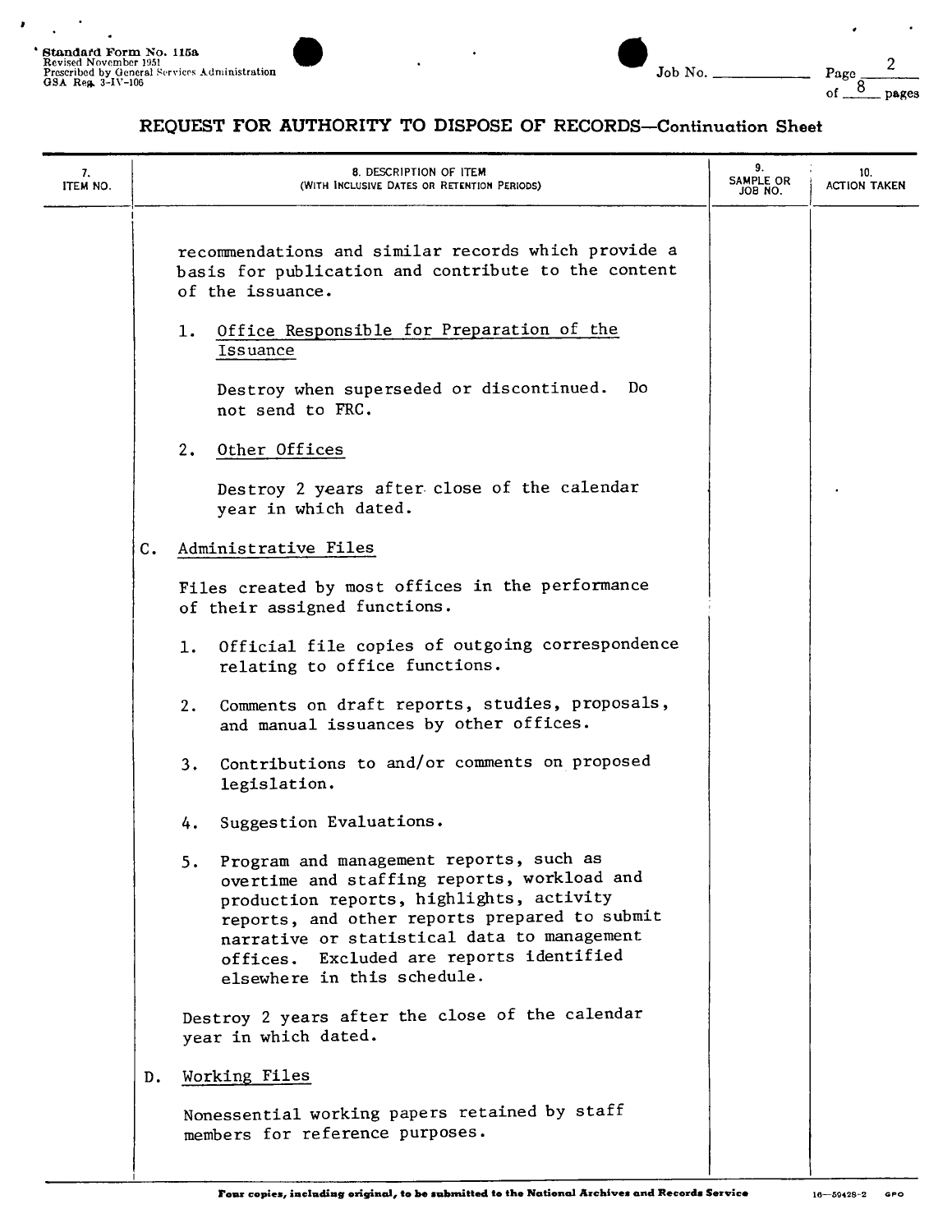of  $8$  pages

| 7.<br>ITEM NO. | 8. DESCRIPTION OF ITEM<br>(WITH INCLUSIVE DATES OR RETENTION PERIODS)                                                                                                                                                                                                                                                                                                                                                                          | 9.<br>SAMPLE OR<br>JOB NO. | 10.<br><b>ACTION TAKEN</b> |
|----------------|------------------------------------------------------------------------------------------------------------------------------------------------------------------------------------------------------------------------------------------------------------------------------------------------------------------------------------------------------------------------------------------------------------------------------------------------|----------------------------|----------------------------|
|                | Destroy after 2 years or when no longer needed for<br>reference, whichever is earlier.                                                                                                                                                                                                                                                                                                                                                         |                            |                            |
| II.            | QUALITY ASSURANCE RECORDS                                                                                                                                                                                                                                                                                                                                                                                                                      |                            |                            |
|                | Acceptance Sample Records<br>Α.                                                                                                                                                                                                                                                                                                                                                                                                                |                            |                            |
|                | Six-month sample studies of data quality in QA data<br>base. Included are the original QA case folder,<br>duplicates thereof, sample control listing, worksheets<br>and calculation matrix sheets. If data errors in<br>QA case files are identified, a Form 8500, SSI<br>Quality Assurance Data Input, is generated. At the<br>conclusion of the sample, a summary report is produced.<br>Worksheets and summary reports will be microfilmed. |                            |                            |
|                | 1. Destroy worksheets and summary reports once<br>microfilm has been proven acceptable. Destroy<br>microfilm 5 years thereafter.                                                                                                                                                                                                                                                                                                               |                            |                            |
|                | Destroy duplicate copies of QA case file after<br>2.<br>sample is complete. Return any original QA<br>case file to the appropriate QA field staff.                                                                                                                                                                                                                                                                                             |                            |                            |
|                | Return Form 8500 to appropriate QA field staff<br>3.<br>to be included in QA case file once input is<br>accomplished and edits resolved.                                                                                                                                                                                                                                                                                                       |                            |                            |
|                | Destroy other background documents once sample<br>4.<br>is complete.                                                                                                                                                                                                                                                                                                                                                                           |                            |                            |
|                | Central Office Subsample (COSS) Records<br>в.                                                                                                                                                                                                                                                                                                                                                                                                  |                            |                            |
|                | Records relating to a monthly sampling of QA case<br>files reviewed by QA field staffs. The sampling<br>evaluates quality of the reviewing process. Records<br>consist of worksheets and related background<br>documents, and a report of recommendations.                                                                                                                                                                                     |                            |                            |
|                | bestroy worksheets and related background documents<br>3 months after sampling is completed. Z Destroy report<br>of recommendations 2 years thereafter.                                                                                                                                                                                                                                                                                        |                            |                            |
|                | Computer-Generated Listings<br>c.                                                                                                                                                                                                                                                                                                                                                                                                              |                            |                            |
|                | Computer listings, not described elsewhere in this<br>The following types are generated.<br>schedule.                                                                                                                                                                                                                                                                                                                                          |                            |                            |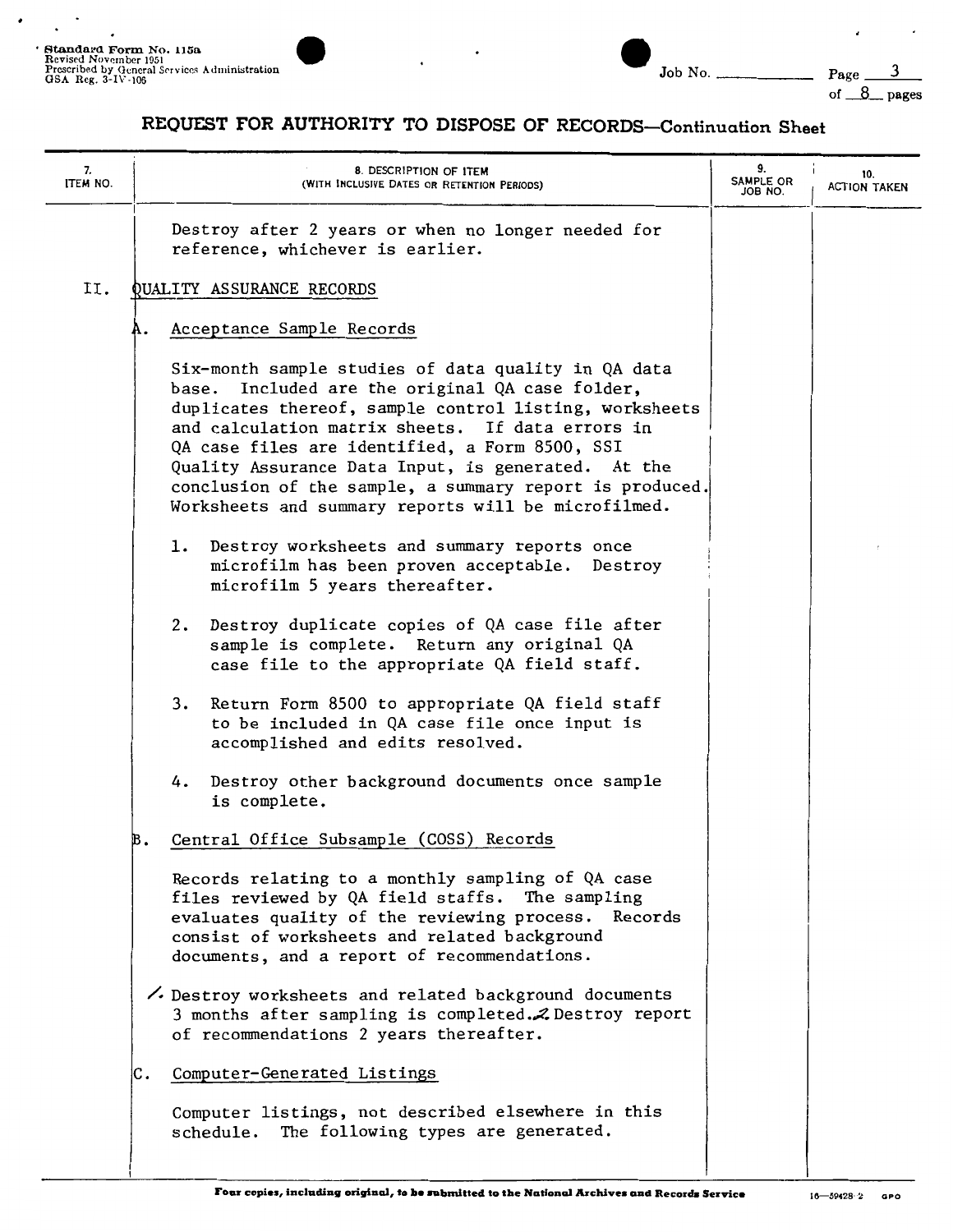

| Job | N۰ |
|-----|----|

4

| 7.<br>ITEM NO. |    | 8. DESCRIPTION OF ITEM<br>(WITH INCLUSIVE DATES OR RETENTION PERIODS)                                                                                                                                                               | 9.<br>SAMPLE OR<br>JOB NO. | 10.<br><b>ACTION TAKEN</b> |
|----------------|----|-------------------------------------------------------------------------------------------------------------------------------------------------------------------------------------------------------------------------------------|----------------------------|----------------------------|
|                | 1. | Sample Control Reports<br>These relate to identification and management<br>of the BSSI, QA sample. Some are monthly;<br>others are weekly. Examples include:                                                                        |                            |                            |
|                |    | Monthly<br>а.                                                                                                                                                                                                                       |                            |                            |
|                |    | Sample Control List (CRC.21), a detailed<br>listing of each case in the current sample.<br>It is used by central office and field to<br>determine the office assignment of QA cases<br>and record status of each case in the field. |                            |                            |
|                |    | Excluded Case Report (CRC.13), provides<br>counts of cases automatically excluded<br>from sample because of recent prior selections<br>or pending appellate action.                                                                 |                            |                            |
|                |    | Selected Case File (SSS.9), a sequential<br>SSN listing of every sample case, giving<br>complete QA data base information at time of<br>selection.                                                                                  |                            |                            |
|                |    | Retain until SSI, QA data base is closed to<br>additional input. Then destroy.                                                                                                                                                      |                            |                            |
|                |    | Ъ.<br>Weekly                                                                                                                                                                                                                        |                            |                            |
|                |    | Sample Results Status Report (CRE.29), which<br>gives counts of completed and pending cases,<br>by State, sample month, and stratum.                                                                                                |                            |                            |
|                |    | PRFS/SO Backlog Report (CRE.61), which lists<br>the status (field review and case file<br>reviews outstanding) of sample cases, by<br>office, sample month, and State.                                                              |                            |                            |
|                |    | Retain current and prior reports. Destroy<br>earlier report on receipt of later report<br>or when administrative value ends.                                                                                                        |                            |                            |
|                | 2. | Turnaround Documents                                                                                                                                                                                                                |                            |                            |
|                |    | These are printouts of data input which was<br>accepted to the QA data base (Transmission<br>Validation Reports, CRE.27A) or which was<br>reported in the edit process (Edit Error Reports $CRE-27$ ).                              |                            |                            |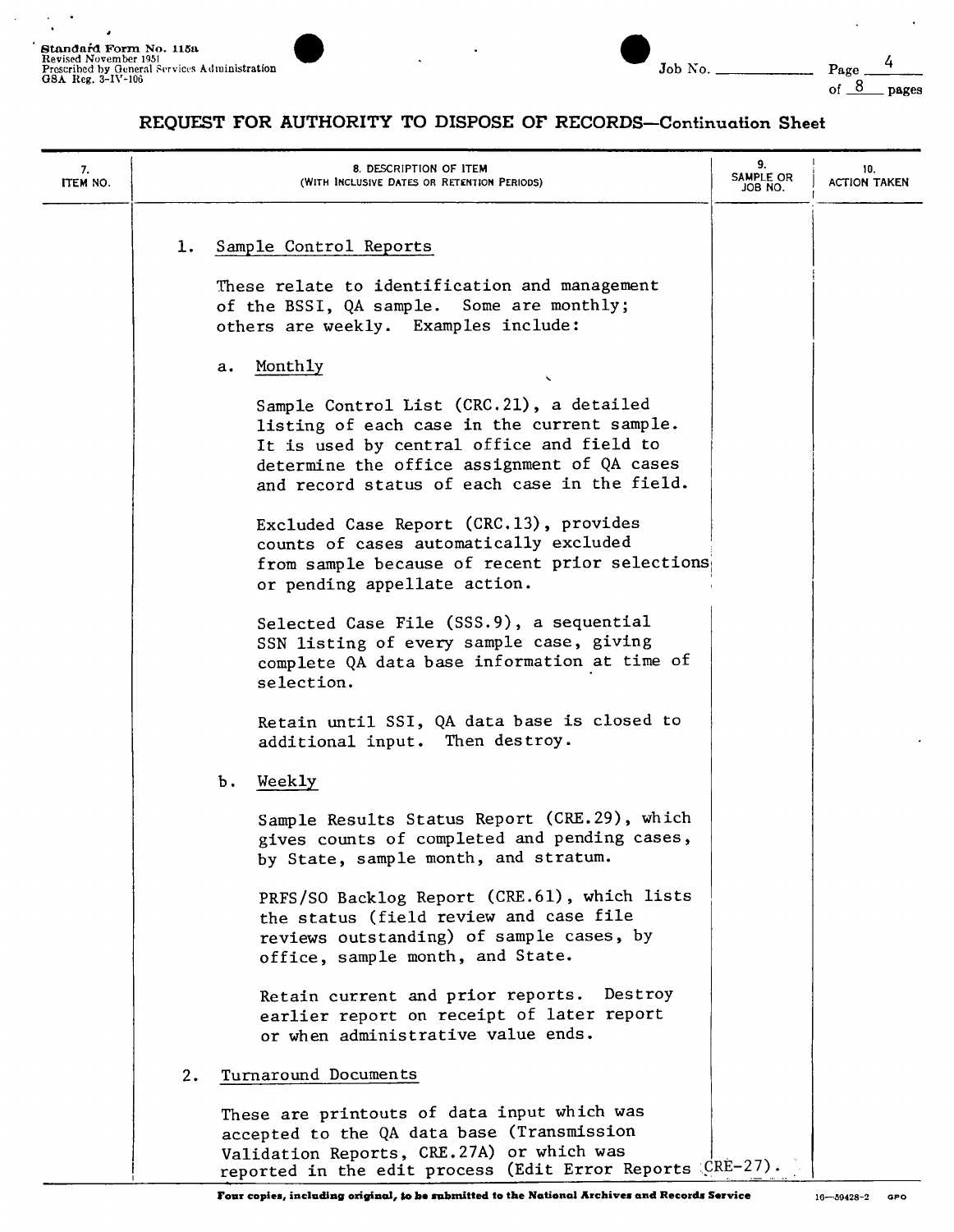$\bullet$ 

 $\overline{a}$ 



 $\hat{r}$ 

 $\mathcal{A}$ 

| 7.<br>ITEM NO. | 8. DESCRIPTION OF ITEM<br>(WITH INCLUSIVE DATES OR RETENTION PERIODS)                                                                                                                                                                                              | 9.<br>SAMPLE OR<br>JOB NO. | 10.<br><b>ACTION TAKEN</b> |
|----------------|--------------------------------------------------------------------------------------------------------------------------------------------------------------------------------------------------------------------------------------------------------------------|----------------------------|----------------------------|
|                | File in respective QA case files to complete<br>audit trail and document contents of QA data<br>base. Destroy in accordance with instructions<br>for QA case file.                                                                                                 |                            |                            |
|                | 3.<br>Findings Reports                                                                                                                                                                                                                                             |                            |                            |
|                | These are tabulations, with varying frequencies,<br>which document particular aspects of SSI, QA<br>review findings. They all give data by State,<br>SSA Region, nationwide, and by Federal Fiscal<br>Liability (FFL) and SSI classifications.<br>They<br>include: |                            |                            |
|                | State Impact Summary Report (CRE.45), a weekly<br>report which gives case and dollar error rates. At<br>the end of each 6-month sample period, a cumulative<br>report is generated.                                                                                |                            |                            |
|                | Various monthly correlation reports (CRE.47-CRE.51)<br>which compare selected deficiency characteristics<br>with related data.                                                                                                                                     |                            |                            |
|                | Weekly and Monthly Reports<br>а.                                                                                                                                                                                                                                   |                            |                            |
|                | Retain current and prior reports. Destroy<br>earlier report on receipt of latest report.                                                                                                                                                                           |                            |                            |
|                | Cumulative Reports (Nationwide Summary Data)<br>b.                                                                                                                                                                                                                 |                            |                            |
|                | Permanent. Cut off file after 10 years.<br>Retain<br>for additional 10 years and offer to the National Archives.<br>effor to Dational Debeves when<br>years old.<br>Teletype Messages                                                                              | 2 O                        |                            |
|                | Punched paper tape prepared to transmit messages via ARS<br>Telecommunications System between OQA field staffs, OQA<br>field staff and OQA headquarters, and OQA headquarters and<br>OQA field staff.                                                              |                            |                            |
|                | Destroy after transmission has been received.                                                                                                                                                                                                                      |                            |                            |
|                | Data Reports<br>E.                                                                                                                                                                                                                                                 |                            |                            |
|                | Statistical reports of quality assurance samplings<br>containing national information for regions or<br>States on overpayments, payments to ineligibles,<br>underpayments and types of deficiencies. During the<br>6-month sampling period, reports are produced   |                            |                            |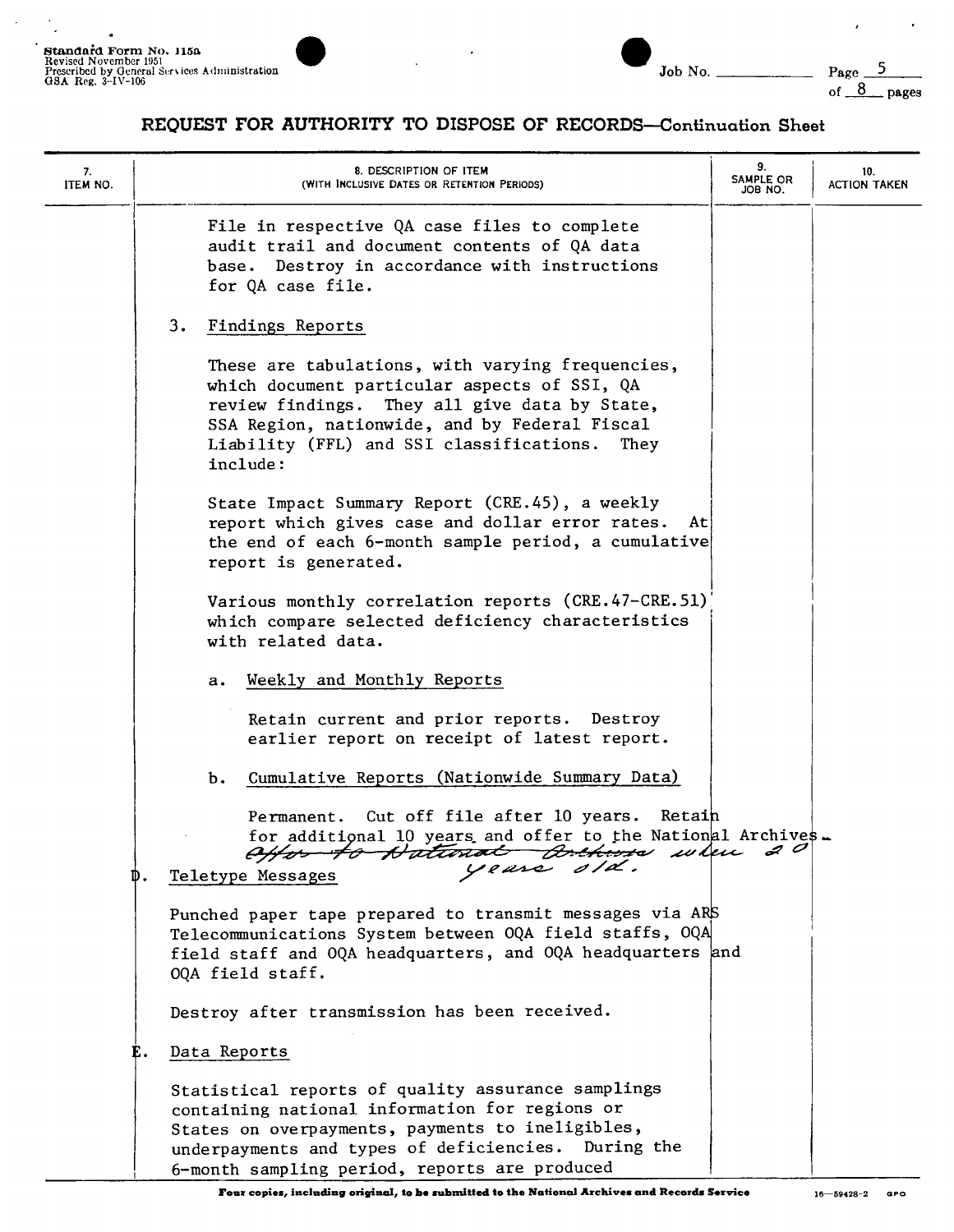$\bar{p}$ 



of  $\frac{8}{2}$  pages

 $\bar{\epsilon}$ 

 $\overline{\phantom{a}}$ 

| 7.<br>ITEM NO. | 8. DESCRIPTION OF ITEM<br>(WITH INCLUSIVE DATES OR RETENTION PERIODS)                                                                                                                                                                                                                                                                                                                                      | 9.<br>SAMPLE OR<br>JOB NO. | 10.<br><b>ACTION TAKEN</b> |
|----------------|------------------------------------------------------------------------------------------------------------------------------------------------------------------------------------------------------------------------------------------------------------------------------------------------------------------------------------------------------------------------------------------------------------|----------------------------|----------------------------|
|                | monthly containing cumulative statistics for that<br>portion of the sampling period. A semiannual report<br>reflects the complete sample.                                                                                                                                                                                                                                                                  |                            |                            |
|                | Destroy monthly reports after $2$ years.<br>ı.                                                                                                                                                                                                                                                                                                                                                             |                            |                            |
|                | 2. Retain semiannual report permanently. Cut off<br>file after 10 years. Hold an additional 10 years.<br>Offer to the National Archives when 20 years ald.                                                                                                                                                                                                                                                 |                            |                            |
|                | F.<br>Special Studies                                                                                                                                                                                                                                                                                                                                                                                      |                            |                            |
|                | Studies undertaken to locate sources of error in the<br>SSI claims process. Examples are studies on<br>ineligibility, redetermination, optional supplementation<br>one-time payments. Included are photocopies of the<br>QA case file, study forms and related quality<br>assurance records. A report of the study is<br>prepared and recommendations forwarded to other SSA<br>components via memorandum. |                            |                            |
|                | Destroy source documents after completion of the<br>1.<br>study or when no longer needed for reference.                                                                                                                                                                                                                                                                                                    |                            |                            |
|                | 2. Retain reports and recommendations memoranda<br>permanently. Cut off file after 10 years.<br>Retain an additional 10 years. Offer to the<br>National Archives.when 20 years ald.                                                                                                                                                                                                                        |                            |                            |
|                | OQA Task Force Records<br>κ.                                                                                                                                                                                                                                                                                                                                                                               |                            |                            |
|                | Work group established to study the concept of<br>quality assurance in SSA and to study the possible<br>combination of other SSA assurance groups.<br>Included are background documentation relating to<br>studies and projects, and a final report.                                                                                                                                                       |                            |                            |
|                | Retain final report permanently. Cut off file<br>1.<br>after 10 years. Hold an additional 10 years and<br>offer to the National Archives. when 20 years                                                                                                                                                                                                                                                    |                            |                            |
|                | Destroy background documentation 2 years after<br>2.<br>completion of the project or study.                                                                                                                                                                                                                                                                                                                |                            |                            |
|                |                                                                                                                                                                                                                                                                                                                                                                                                            |                            |                            |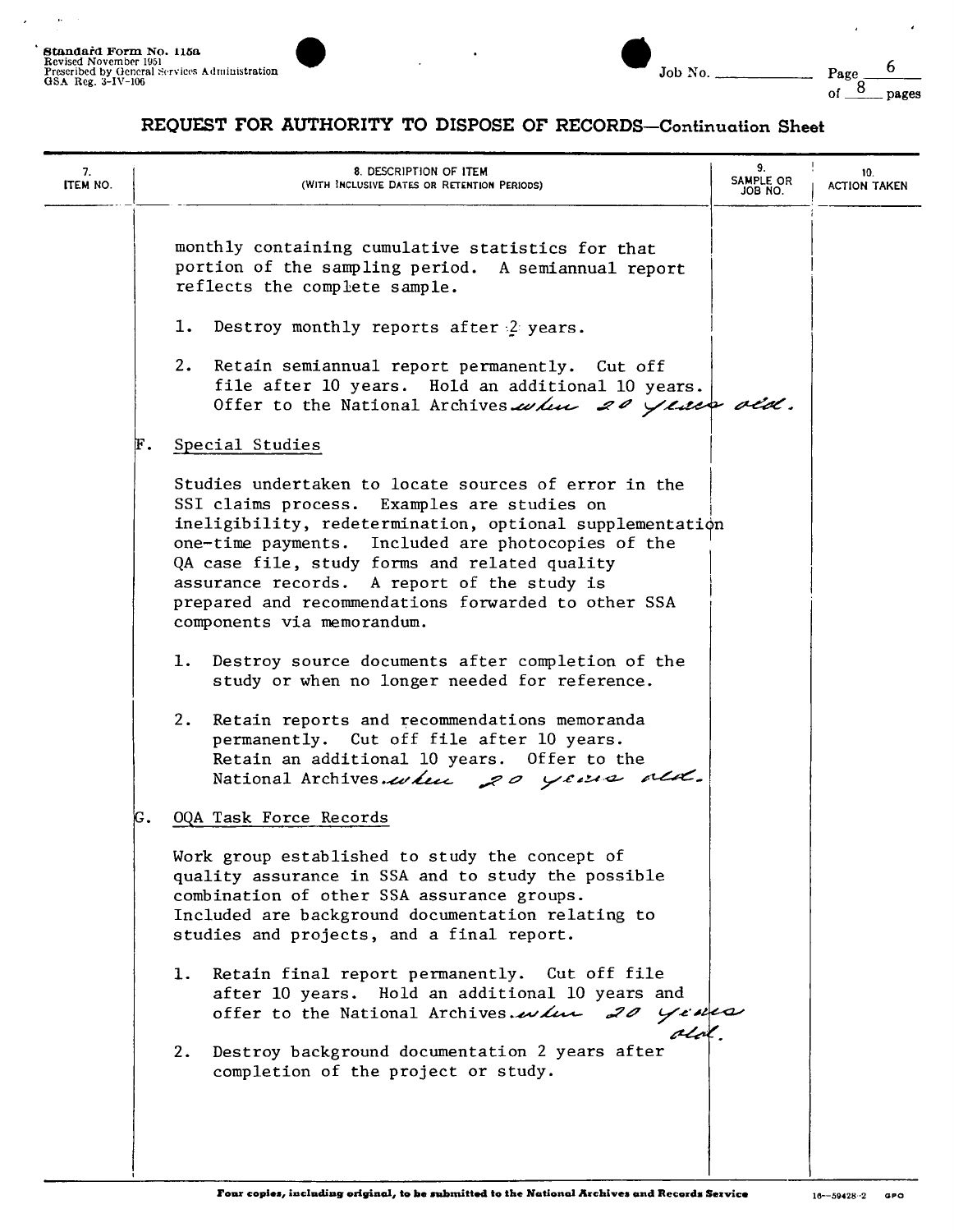

| $\overline{\phantom{a}}$<br>- | - |
|-------------------------------|---|

Page  $\frac{7}{\text{of } 8}$  pages

 $\ddot{\phantom{a}}$ 

| 7.<br>ITEM NO. | 8. DESCRIPTION OF ITEM<br>(WITH INCLUSIVE DATES OR RETENTION PERIODS)                                                                                                                                                                                                                                                                                                                                                                                                                                                                                                                                                                                                                                                                                                                                                                                                                                                                                                            | 9.<br>SAMPLE OR<br>JOB NO. | 10.<br><b>ACTION TAKEN</b> |
|----------------|----------------------------------------------------------------------------------------------------------------------------------------------------------------------------------------------------------------------------------------------------------------------------------------------------------------------------------------------------------------------------------------------------------------------------------------------------------------------------------------------------------------------------------------------------------------------------------------------------------------------------------------------------------------------------------------------------------------------------------------------------------------------------------------------------------------------------------------------------------------------------------------------------------------------------------------------------------------------------------|----------------------------|----------------------------|
| III.           | RECORDS RELATING TO STATE PAYMENTS<br>Records identifying those FFL States (States that authorize<br>SSA to administer the State's' supplemental funds in<br>connection with SSI program) due payment adjustments from<br>A State error rate is determined each 6 months<br>SSA.<br>and amount of funds to be adjusted is projected. Records<br>include FFL Accounting Report (CRE-28), a computer-<br>generated report issued monthly showing FFL amounts, a<br>final 6-month FFL Accounting Report, a letter to<br>State showing error rate and projected funds to be<br>adjusted, and other background documentation.<br>$\mathscr{A}$ Retain final FFL Accounting Report and State Notification<br>permanently. Cut off file after 3 years. Transfer to<br>the FRC and offer to the National Archives 5 years when 8 years rid.<br>thereafter. S. Destroy monthly FFL accounting reports and<br>other background documentation 3 months after State error<br>rate finalized. |                            |                            |
| IV.            | PROGRAM INTEGRITY<br>Program Integrity Case Files<br>Α.                                                                                                                                                                                                                                                                                                                                                                                                                                                                                                                                                                                                                                                                                                                                                                                                                                                                                                                          |                            |                            |
|                | Case files developed by field staff and forwarded<br>to headquarters program integrity staff for action<br>or special review. The program integrity case file<br>contains documents relating to an investigation of<br>possible criminal violations of Title XVI of the<br>Social Security Act as amended. Included are copies<br>of pertinent SSI claims folder material and<br>documents accumulated during the course of the<br>investigation.                                                                                                                                                                                                                                                                                                                                                                                                                                                                                                                                |                            |                            |
|                | Return case file to appropriate program integrity<br>field staff when action or review is completed. Deveting of years<br>after close of case.<br>Records of Program Integrity Management Information<br>B.<br>and Case Control System (PIMICS)<br>Automated control system tracking complaints of<br>fraud from point of receipt to point of<br>disposition. Records consist of computer printouts<br>of data base information at monthly, quarterly,                                                                                                                                                                                                                                                                                                                                                                                                                                                                                                                           |                            |                            |
|                | and annual intervals, and on demand.<br>المستوفى المدارين المتحدة المستقرر المستوفى المستوفى المستوفى المستوفى المستوفى المستوفى المستوفى المستوفى المستوفى المستوفى                                                                                                                                                                                                                                                                                                                                                                                                                                                                                                                                                                                                                                                                                                                                                                                                             |                            |                            |